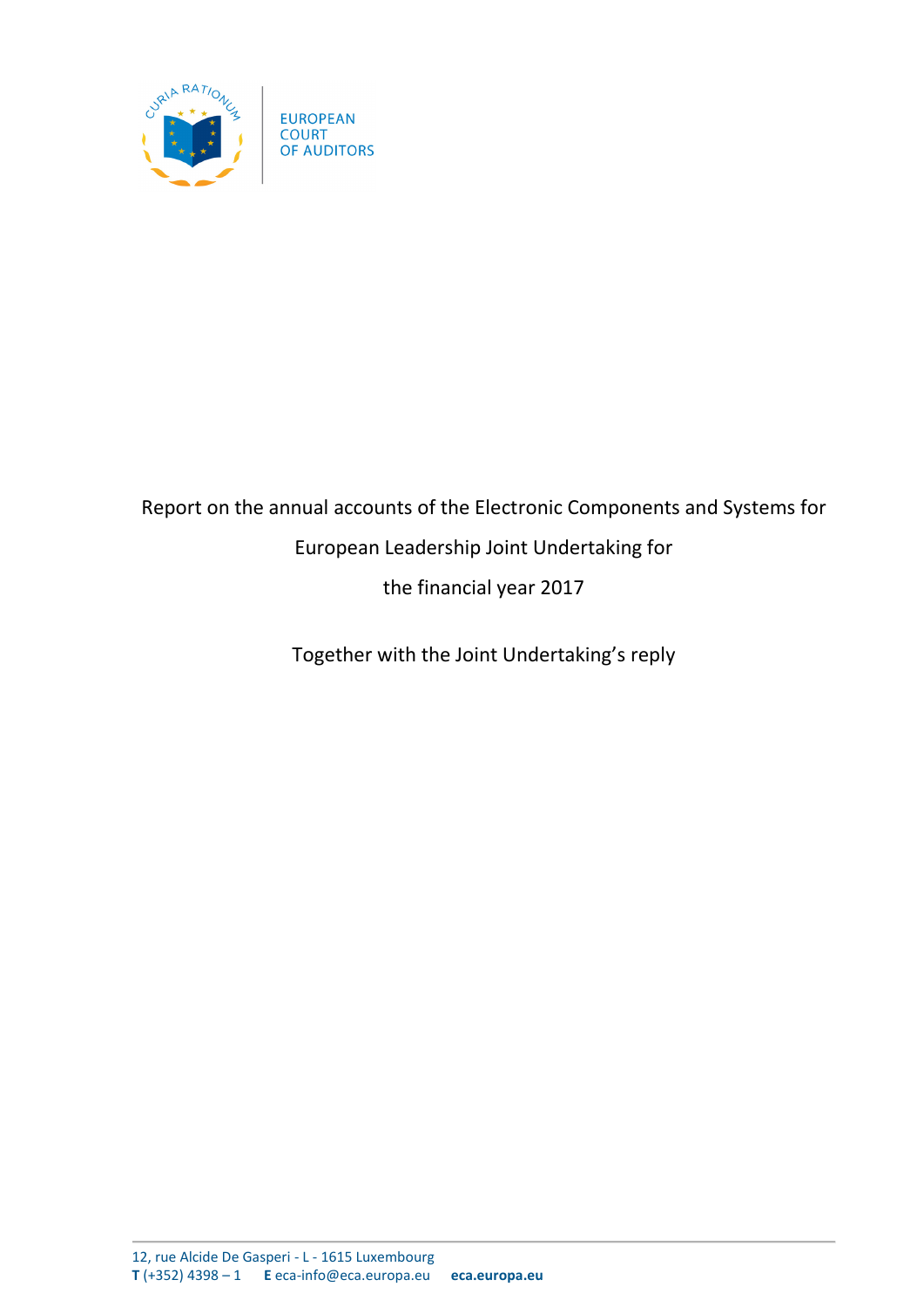# **CONTENTS**

|                                                                                                     | Paragraph |
|-----------------------------------------------------------------------------------------------------|-----------|
| Introduction                                                                                        | $1 - 10$  |
| Establishment of the ECSEL Joint Undertaking                                                        | $1 - 2$   |
| Governance                                                                                          | $3 - 5$   |
| Objectives                                                                                          | 6         |
| Resources                                                                                           | $7 - 9$   |
| The Commission's evaluations                                                                        | 10        |
| Opinion                                                                                             |           |
| Opinion on the reliability of the accounts                                                          | 12        |
| Opinion on the legality and regularity of revenue underlying the accounts                           | 13        |
| Basis for a qualified opinion on the legality and regularity of payments<br>underlying the accounts | $14 - 16$ |
| Qualified opinion on the legality and regularity of payments underlying the<br>accounts             | 19        |
| Responsibilities of management and those in charge of governance                                    | $20 - 22$ |
| Auditor's responsibilities for the audit of the accounts<br>and underlying transactions             | $23 - 28$ |
| <b>Budgetary and financial management</b>                                                           |           |
| Implementation of the 2017 budget                                                                   | 29        |
| Multiannual budget implementation under FP7                                                         | 30        |
| Multiannual budget implementation under Horizon 2020                                                | $31 - 35$ |
| Internal controls                                                                                   | $36 - 38$ |
| Administrative procedures                                                                           | $36 - 37$ |
| Other issues                                                                                        | 38        |
| Leverage of contributions from industry members                                                     | 38        |
| Information on the Commission's evaluations                                                         | $39 - 40$ |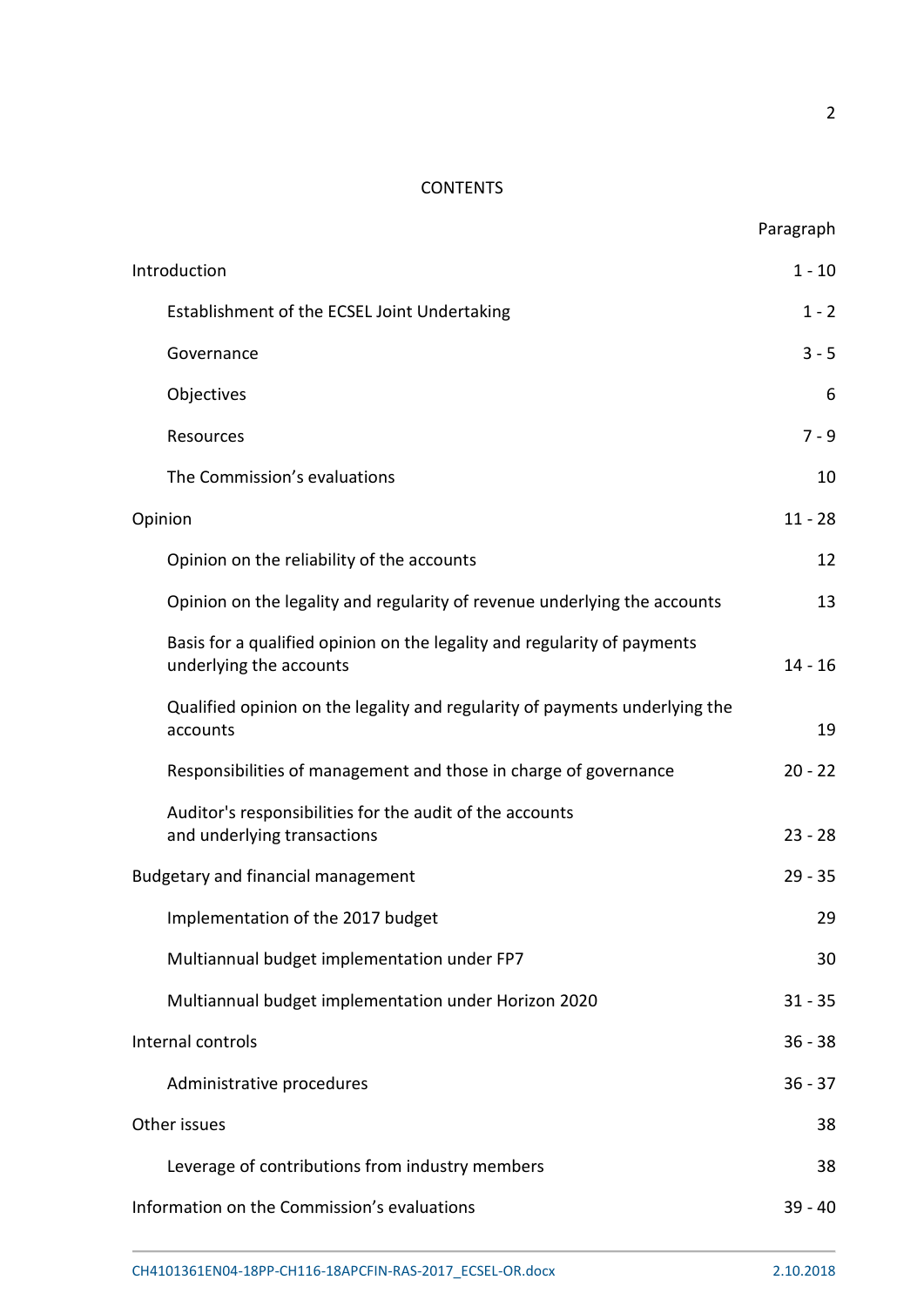Annex - Follow-up of previous years' comments

The Joint Undertaking's reply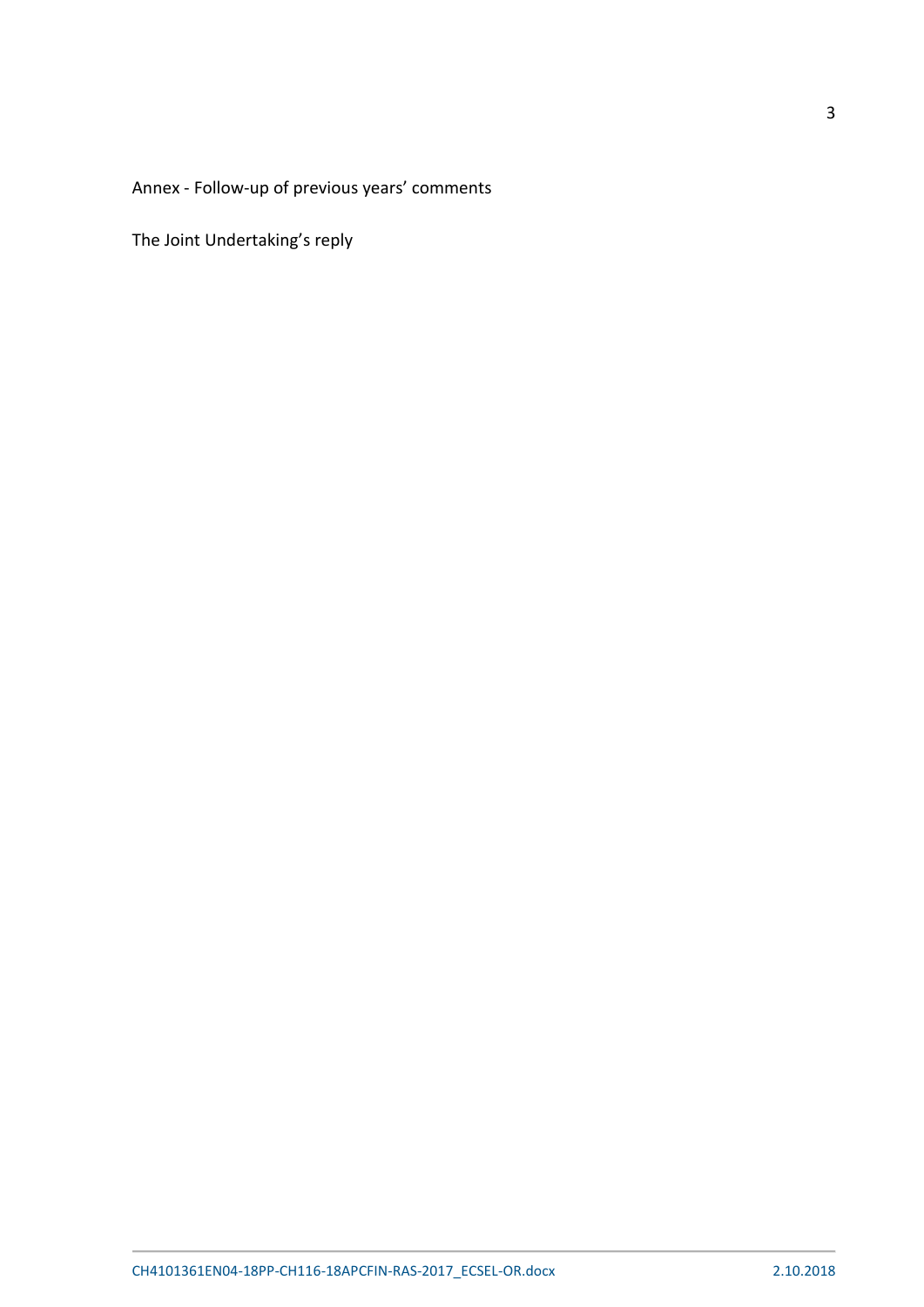## **INTRODUCTION**

### *Establishment of the ECSEL Joint Undertaking*

1. The Electronic Components and Systems for European Leadership (ECSEL) Joint Undertaking, located in Brussels, was set up in May 2014**[1](#page-3-0)** for the period up to 31 December 2024. The ECSEL Joint Undertaking replaced and succeeded the ENIAC and ARTEMIS Joint Undertakings, which closed on 26 June 2014. The ECSEL Joint Undertaking started working autonomously on 27 June 2014.

2. The ECSEL Joint Undertaking is a public-private partnership in nano-electronics and embedded computing systems research. The founding members of the Joint Undertaking are the European Union (EU), represented by the Commission, the ECSEL Participating States**[2](#page-3-1)**, and three industry associations (AENEAS, ARTEMISIA and EPoSS) representing companies and research organisations active in the fields of embedded and cyber-physical systems, smart system integration and micro- and nano-electronics.

#### *Governance*

<u>.</u>

3. The governance structure of the ECSEL Joint Undertaking includes the Governing Board, the Executive Director, the Public Authorities Board, and the Private Members Board.

4. The Governing Board is composed of representatives of the members of the Joint Undertaking. It has overall responsibility for the strategic orientation and operations of the ECSEL Joint Undertaking and supervises the implementation of its activities. The Executive Director is responsible for the day-to-day management of the Joint Undertaking.

5. The Public Authorities Board is composed of one representative of the Commission and one for each ECSEL Participating State. It decides on the allocation of public funding to

<span id="page-3-0"></span>**<sup>1</sup>** Council Regulation (EU) No 561/2014 of 6 May 2014 establishing the ECSEL Joint Undertaking (OJ L 169, 7.6.2014, p. 152).

<span id="page-3-1"></span>**<sup>2</sup>** Austria, Belgium, Bulgaria, the Czech Republic, Denmark, Estonia, Finland, France, Germany, Greece, Hungary, Ireland, Israel, Italy, Latvia, Lithuania, Luxembourg, Malta, the Netherlands, Norway, Poland, Portugal, Romania, Slovakia, Slovenia, Spain, Sweden and the United Kingdom.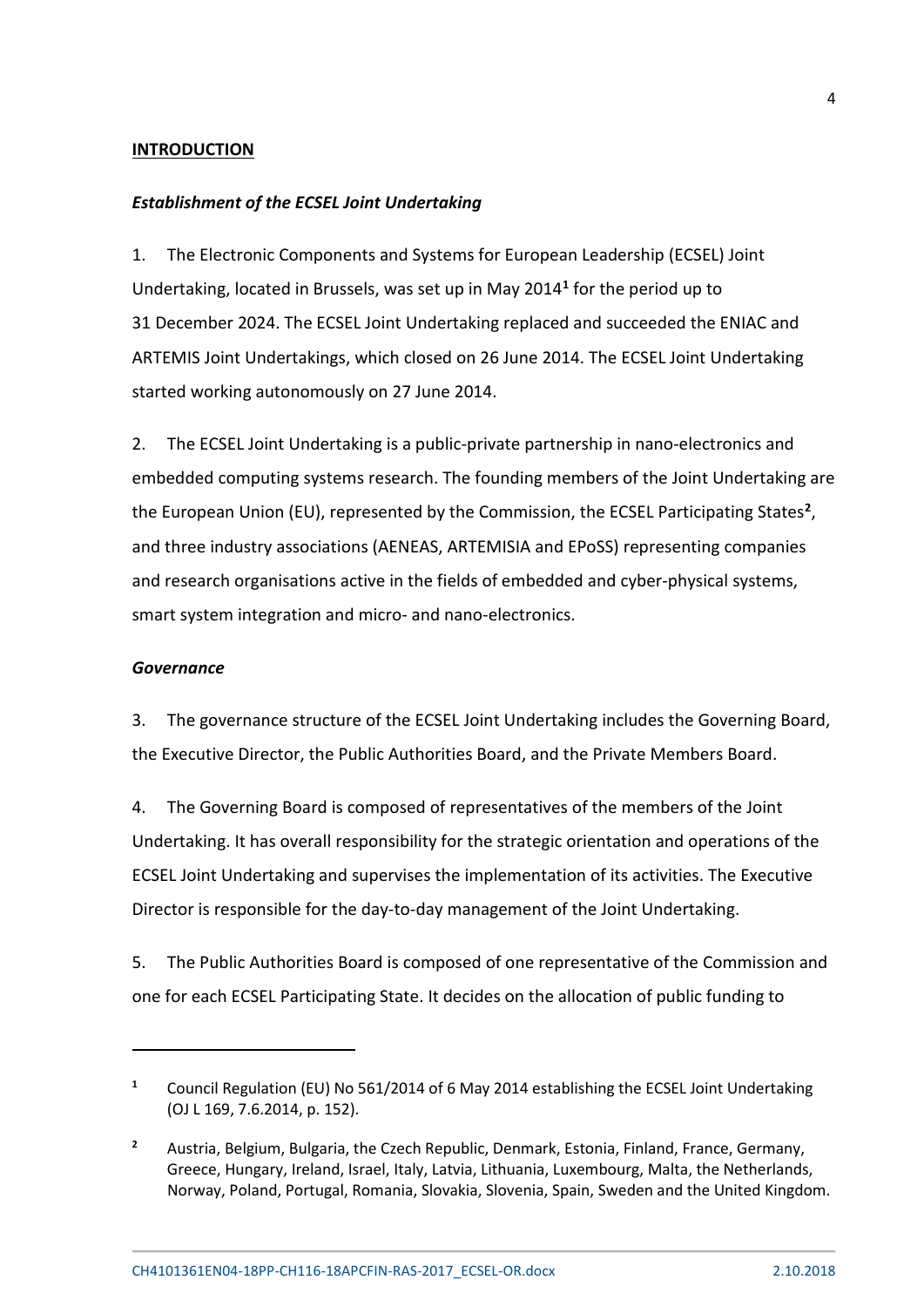selected proposals. The Private Members Board is composed of representatives of the private members of the ECSEL Joint Undertaking and draws up its draft strategic research and innovation agenda.

# *Objectives*

6. The main objective of the ECSEL Joint Undertaking is to contribute to the development of a strong and globally competitive electronics components and systems industry in the EU. It also aims to ensure the availability of electronic components and systems for key markets and for addressing societal challenges, and to maintain and grow semiconductor and smart system manufacturing capability in Europe. The Joint Undertaking seeks to align strategies between Member States to attract private investment and contribute to the effectiveness of public support by avoiding unnecessary duplication and fragmentation of effort, facilitating the participation of actors involved in relevant research and innovation.

# *Resources*

<u>.</u>

7. The maximum EU contribution to the activities of the ECSEL Joint Undertaking is 1 185 million euro, to be funded from Horizon 2020**[3](#page-4-0)**. At least a similar amount of contribution should come from the ECSEL Participating States**[4](#page-4-1)**. The contributions from the industry members should be at least 1 657,5 million euro**[5](#page-4-2)**.

8. The administrative costs of the ECSEL Joint Undertaking are to be covered by cash contributions from the members as follows: a maximum of 15,3 million euro from the EU and 1 % of the sum of the total costs of all projects from the industry members (at least 19,7 million euro but not exceeding 48 million euro)**[6](#page-4-3)**.

<span id="page-4-0"></span>**<sup>3</sup>** Article 3(1) of Regulation (EU) No 561/2014.

<span id="page-4-1"></span>**<sup>4</sup>** Article 4(1) of Regulation (EU) No 561/2014.

<span id="page-4-2"></span>**<sup>5</sup>** Article 4(2) of Regulation (EU) No 561/2014.

<span id="page-4-3"></span>**<sup>6</sup>** Article 16(2) of the Statutes of the ECSEL Joint Undertaking (Annex I of Regulation (EU) No 561/2014). In line with Article 19 of the same Regulation, the following additional contributions to the administrative costs of the ECSEL Joint Undertaking were paid over the period 2014-2017 to complete the actions launched under Council Regulation (EC) No 72/2008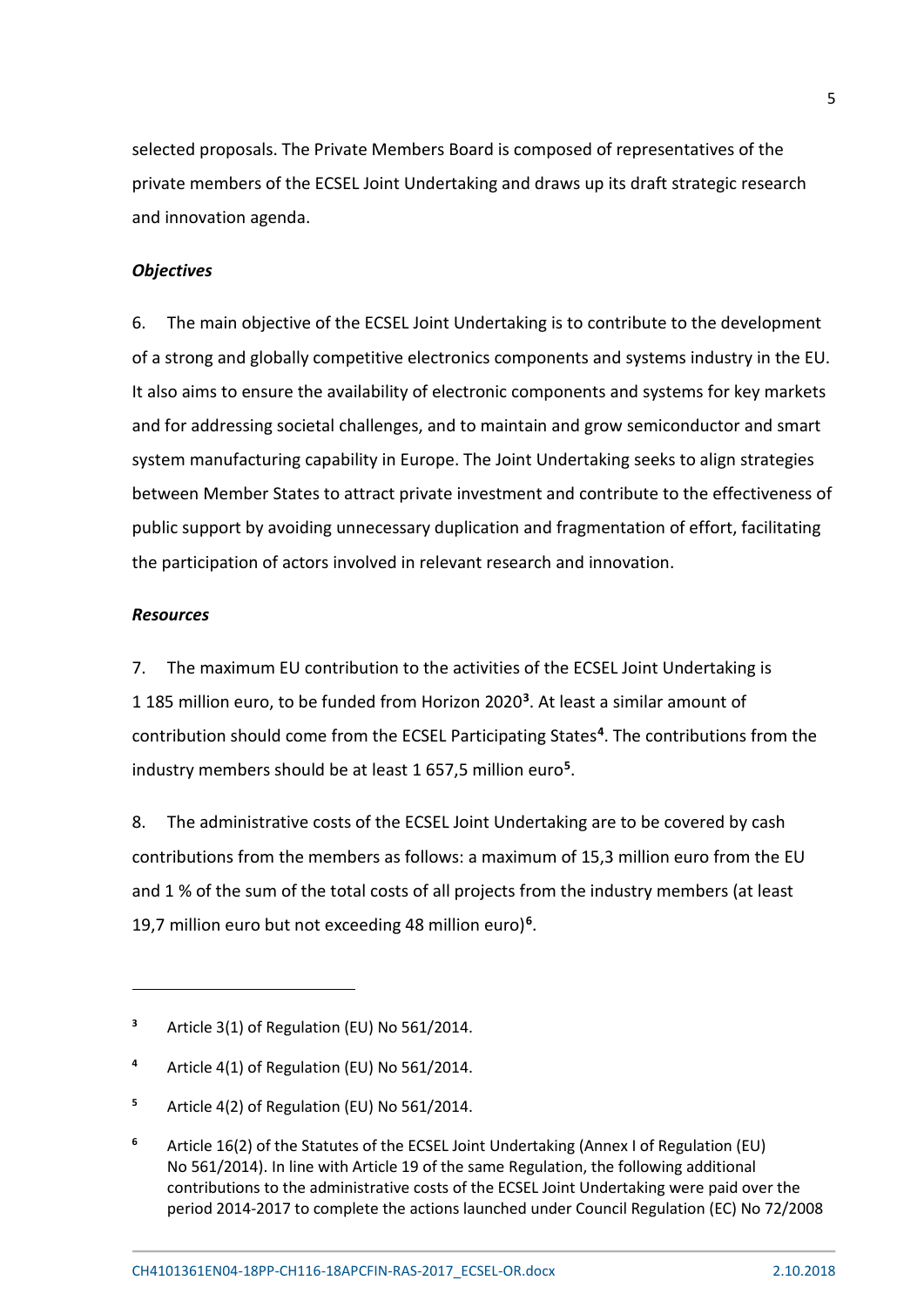9. In 2017, the final budget of the ECSEL Joint Undertaking was 290,1 million euro (2016: 244 million euro). At 31 December 2017, the Joint Undertaking employed 29 staff (2016: 29)**[7](#page-5-0)**.

# *The Commission's evaluations*

10. The Commission completed the final evaluation of the Joint Undertaking's FP7 activities and the interim evaluation of its Horizon 2020 activities in June 2017, which was followed by respective action plans prepared by the Joint Undertaking to address the recommendations raised in the evaluations. On this occasion, we include a section related to the Joint Undertaking's Action Plans in response to the evaluations, which is intended only for information purposes and does not form part of our audit opinion or observations.

## **OPINION**

**.** 

- 11. We have audited:
- (a) the accounts of the Joint Undertaking which comprise the financial statements**[8](#page-5-1)** and the reports on the implementation of the budget**[9](#page-5-2)** for the financial year ended 31 December 2017, and
- (b) the legality and regularity of the transactions underlying those accounts, as required by Article 287 of the Treaty on the Functioning of the European Union (TFEU).

- <span id="page-5-0"></span>**<sup>7</sup>** Further information on the Joint Undertaking's activities is available on its website[: www.ecsel](http://www.ecsel-ju.eu/)[ju.eu.](http://www.ecsel-ju.eu/)
- <span id="page-5-1"></span>**<sup>8</sup>** The financial statements comprise the balance sheet, the statement of financial performance, the cash flow statement, the statement of changes in net assets and a summary of significant accounting policies and other explanatory notes.
- <span id="page-5-2"></span>**<sup>9</sup>** The reports on implementation of the budget comprise the reports which aggregate all budgetary operations and the explanatory notes.

setting up the ENIAC Joint Undertaking (OJ L 30, 4.2.2008, p. 21) and Council Regulation (EC) No 74/2008 on the establishment of the ARTEMIS Joint Undertaking (OJ L 30, 4.2.2008, p. 52): (a) 2 050 000 euro by the EU; (b) 1 430 000 euro by the AENEAS Association; (c) 975 000 euro by the ARTEMISIA Association.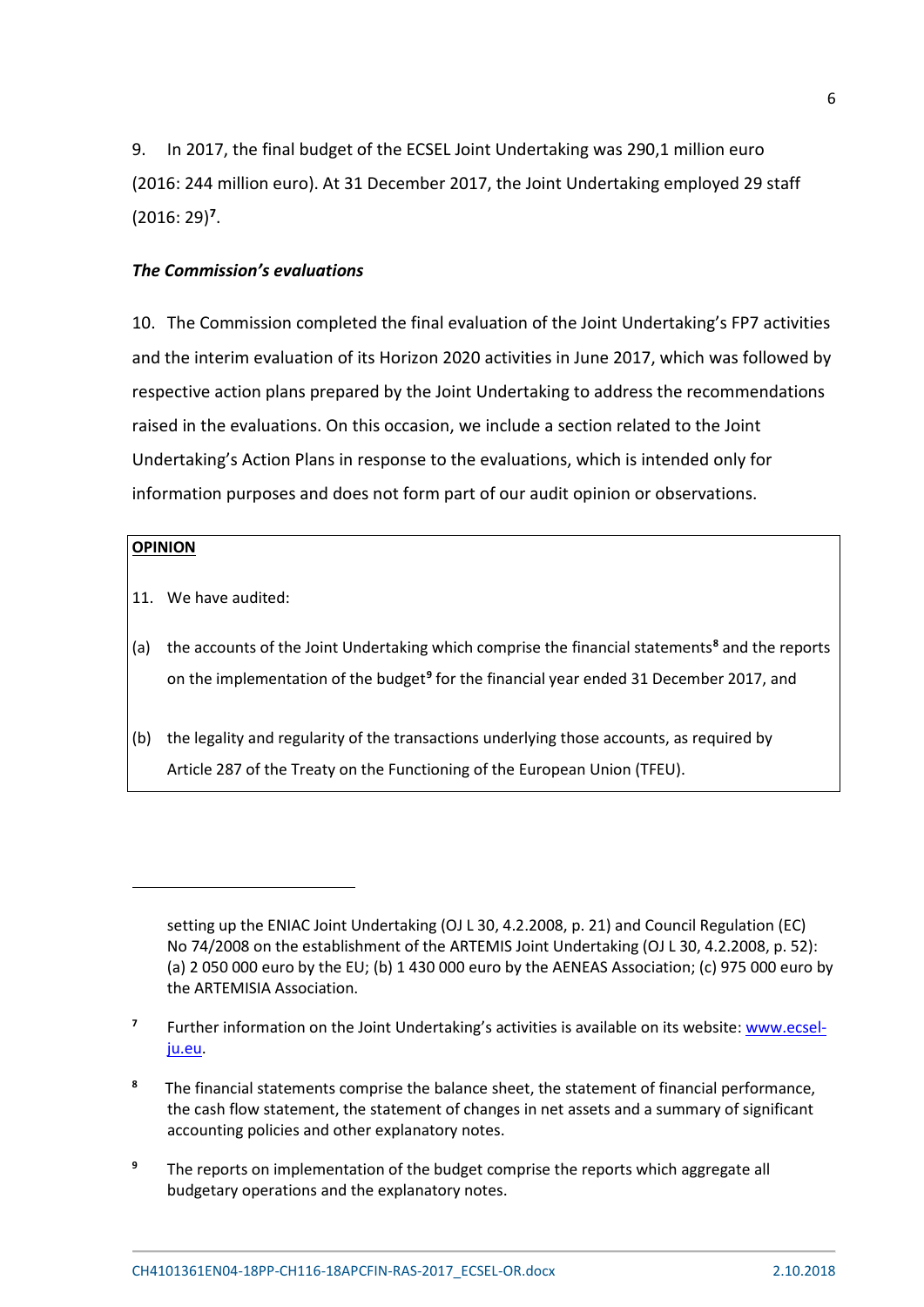### *Opinion on the reliability of the accounts*

12. In our opinion, the accounts of the Joint Undertaking for the year ended 31 December 2017 present fairly, in all material respects, the financial position of the Joint Undertaking at 31 December 2017, the results of its operations, its cash flows, and the changes in net assets for the year then ended, in accordance with its Financial Regulation and with accounting rules adopted by the Commission's accounting officer. These are based on internationally-accepted accounting standards for the public sector.

## *Opinion on the legality and regularity of revenue underlying the accounts*

13. In our opinion, revenue underlying the accounts for the year ended 31 December 2017 is legal and regular in all material respects.

# *Basis for a qualified opinion on the legality and regularity of payments underlying the accounts*

14. The ECSEL Joint Undertaking has taken over the FP7 projects of the ARTEMIS and ENIAC Joint Undertakings. The payments made for these projects by the ECSEL Joint Undertaking in 2017, against certificates of acceptance of costs issued by the national funding authorities (NFAs) of the ECSEL Participating States, amounted to 76,4 million euro (2016: 118 million euro), which represents 32 % (2016: 54 %) of the total operational payments made by the Joint Undertaking in 2017.

15. Administrative agreements concluded by the ARTEMIS and ENIAC Joint Undertakings with the NFAs have continued to apply since those Joint Undertakings were merged to form the ECSEL Joint Undertaking. Under these agreements, the NFAs perform ex-post audits of FP7 project payments on behalf of the Joint Undertaking. The ARTEMIS and ENIAC Joint Undertakings' ex-post audit strategies relied heavily on the NFAs to audit project cost claims**[10](#page-6-0)**.

16. The ECSEL Joint Undertaking has taken steps to assess the implementation of ex-post audits by the NFAs and has obtained written statements from the NFAs declaring that the implementation of their national procedures provides reasonable assurance on the legality and regularity of transactions. However, the significant variation in the methodologies and procedures used by the

**.** 

<span id="page-6-0"></span>**<sup>10</sup>** According to the ex-post audit strategies adopted by ARTEMIS and ENIAC, the Joint Undertaking must assess at least once a year whether the information received from the Member States provides sufficient assurance as to the regularity and legality of the executed transactions.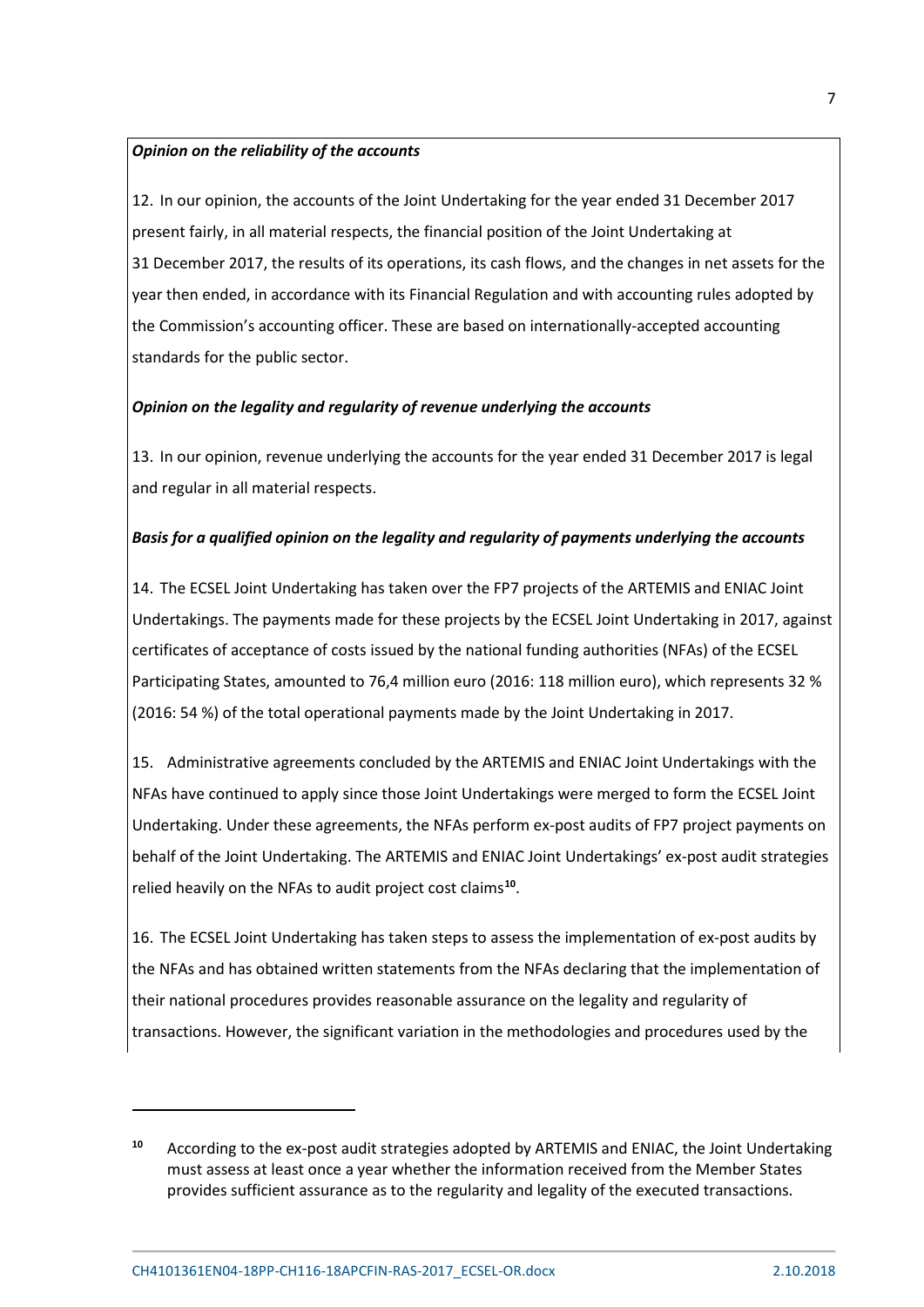NFAs does not allow the ECSEL Joint Undertaking to calculate a single reliable weighted error rate or a residual error rate.

17. Therefore, the Court is not in a position to conclude whether ex-post audits are functioning effectively and whether this key control provides sufficient assurance as to the legality and regularity of the underlying transactions for FP7 projects**[11](#page-7-0)**.

18. This issue concerning the variation in the methodologies and procedures used by the NFAs is not relevant for the implementation of Horizon 2020 projects, as the Common Audit Service (CAS) of the Commission is responsible for the ex-post audit**[12](#page-7-1)**. In 2017, the Joint Undertaking - together with the Common Audit Service (CAS) of DG RTD - launched the first ex-post audit of a random sample of Horizon 2020 interim cost claims of which the results, however, will only be reported in in the Joint Undertaking's annual activity report 2018.

# *Qualified opinion on the legality and regularity of payments underlying the accounts*

19. In our opinion, except for the possible effects of the matters described in paragraphs 14 to 18, payments underlying the accounts for the year ended 31 December 2017 are legal and regular in all material respects.

#### *Responsibilities of management and those in charge of governance*

20. In accordance with Articles 310 to 325 of the TFEU and the Joint Undertaking's Financial Regulation, management is responsible for the preparation and presentation of the accounts on the basis of internationally-accepted accounting standards for the public sector and for the legality and regularity of the transactions underlying them. This responsibility includes the design, implementation and maintenance of internal control relevant to the preparation and presentation of financial statements that are free from material misstatement, whether due to fraud or error. Management is also responsible for ensuring that the activities, financial transactions and information reflected in the financial statements are in compliance with the authorities which govern them. The Joint Undertaking's management bears the ultimate responsibility for the legality and regularity of the transactions underlying the accounts.

<u>.</u>

<span id="page-7-0"></span>**<sup>11</sup>** See also Chapter X of the ECSEL Joint Undertaking 2017 Annual Activity Report.

<span id="page-7-1"></span>**<sup>12</sup>** Article 13(2) of Council Regulation (EU) No 561/2014.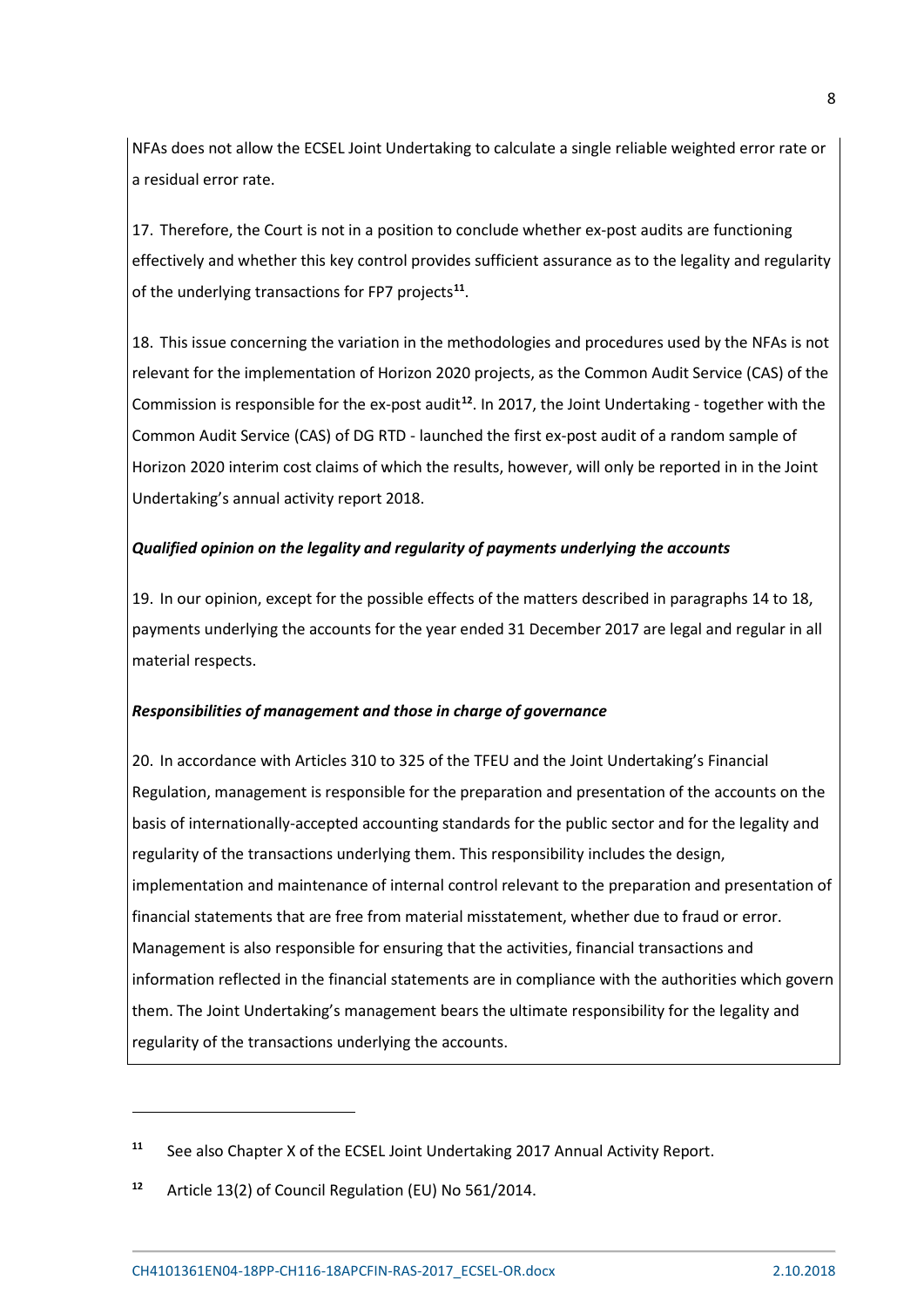21. In preparing the accounts, management is responsible for assessing the Joint Undertaking's ability to continue as a going concern, disclosing, as applicable, matters related to going concern and using the going concern basis of accounting.

22. Those charged with governance are responsible for overseeing the entity's financial reporting process.

# *Auditor's responsibilities for the audit of the accounts and underlying transactions*

23. Our objectives are to obtain reasonable assurance about whether the accounts of the Joint Undertaking are free from material misstatement and the transactions underlying them are legal and regular and, on the basis of our audit, to provide the European Parliament and the Council or other respective discharge authorities with a statement of assurance as to the reliability of the accounts and the legality and regularity of the transactions underlying them. Reasonable assurance is a high level of assurance, but is not a guarantee that an audit will always detect a material misstatement or non-compliance when it exists. These can arise from fraud or error and are considered material if, individually or in the aggregate, they could reasonably be expected to influence the economic decisions of users taken on the basis of these accounts.

24. An audit involves performing procedures to obtain audit evidence about the amounts and disclosures in the accounts and the legality and the regularity of the transactions underlying them. The procedures selected depend on the auditor's judgment, including an assessment of the risks of material misstatement of the accounts and of material non-compliance of the underlying transactions with the requirements of the legal framework of the European Union, whether due to fraud or error. In making those risk assessments, internal control relevant to the preparation and fair presentation of the accounts and legality and regularity of underlying transactions is considered in order to design audit procedures that are appropriate in the circumstances, but not for the purpose of expressing an opinion on the effectiveness of internal control. An audit also includes evaluating the appropriateness of accounting policies used, the reasonableness of accounting estimates made by the management and the overall presentation of the accounts.

25. For revenue, we verify the subsidy received from the Commission and assess the Joint Undertaking's procedures for collecting fees and other income.

26. For expenditure, we examine payment transactions when expenditure has been incurred, recorded and accepted. This examination covers all categories of payments (including those made for the purchase of assets) at the point they are made.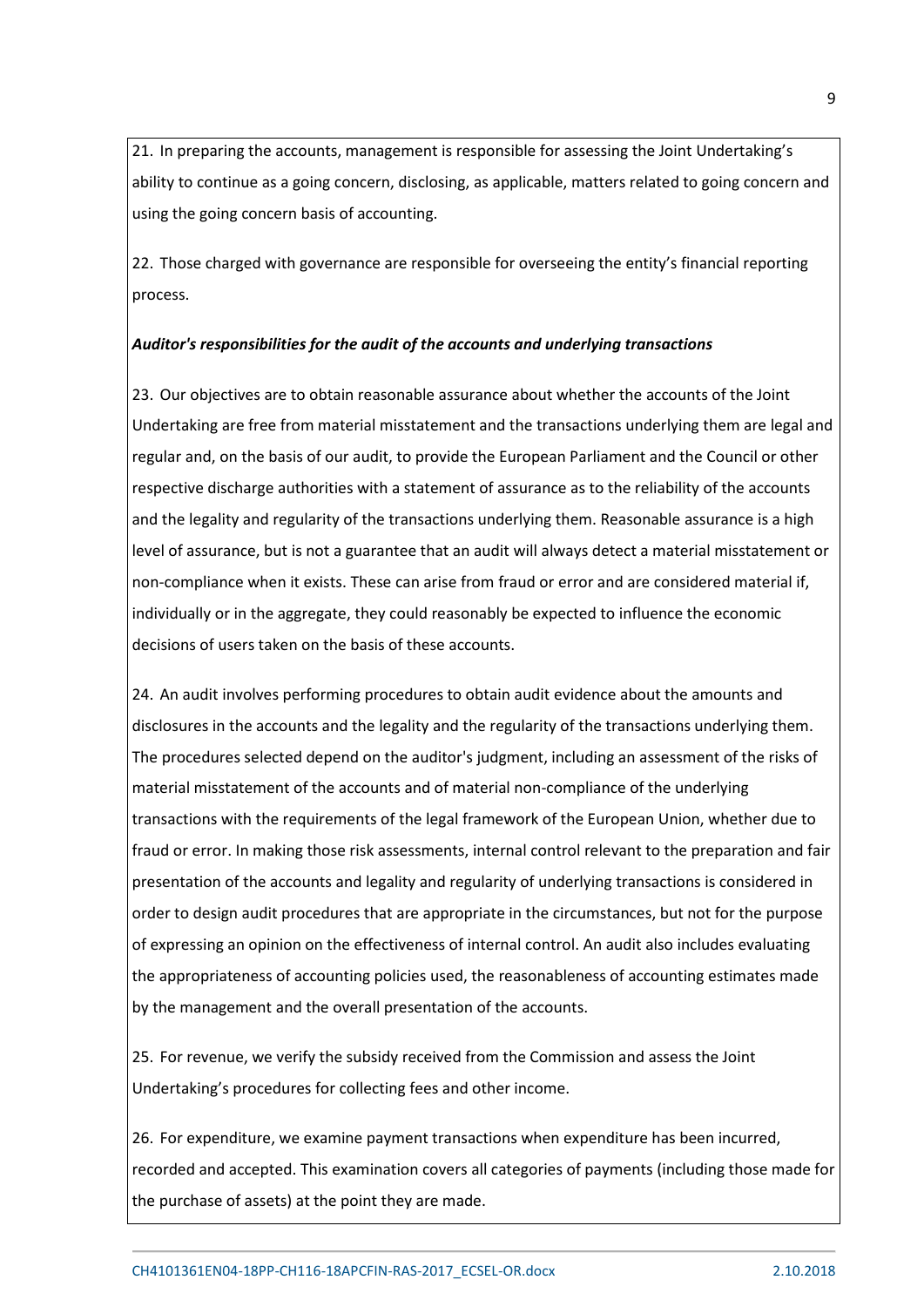27. In preparing this report and Opinion, we considered the audit work of the independent external auditor performed on the Joint Undertaking's accounts as stipulated in Article 208(4) of the EU Financial Regulation**[13](#page-9-0)**.

28. The comments which follow do not call the ECA's opinions into question.

# **BUDGETARY AND FINANCIAL MANAGEMENT**

# *Implementation of the 2017 budget*

29. The final 2017 budget included commitment appropriations of 183,9 million euro and payment appropriations of 290,1 million euro. The implementation rates for commitment and payment appropriations were 98 % and 83 % respectively.

# *Multiannual budget implementation under FP7*

30. By their closure in June 2014, the ARTEMIS and ENIAC Joint Undertakings had made commitments of 623 million euro (ARTEMIS 181 million euro and ENIAC 442 million euro) for operational activities to be funded under FP7. The related payments recorded in the ECSEL Joint Undertaking's accounts amounted to 488 million euro (ARTEMIS 148 million euro and ENIAC 340 million euro) by the end of 2017.

# *Multiannual budget implementation under Horizon 2020*

31. Out of the maximum of 1 185 million euro of Horizon 2020 funds allocated to the ECSEL Joint Undertaking over its life span, by the end of 2017, the EU contributed in cash a total amount of 377 million euro.

32. The 28 ECSEL Participating States are required to make financial contributions of at least 1 170 million euro to the operational activities of the ECSEL Joint Undertaking. At the end of 2017, the Participating States taking part in the 2014, 2015 and 2016 calls for proposals – 19, 21, and 24 States respectively – had made commitments amounting to 404 million euro and

<u>.</u>

<span id="page-9-0"></span>**<sup>13</sup>** Regulation (EU, Euratom) No 966/2012 of the European Parliament and of the Council (OJ L 298, 26.10.2012, p. 1).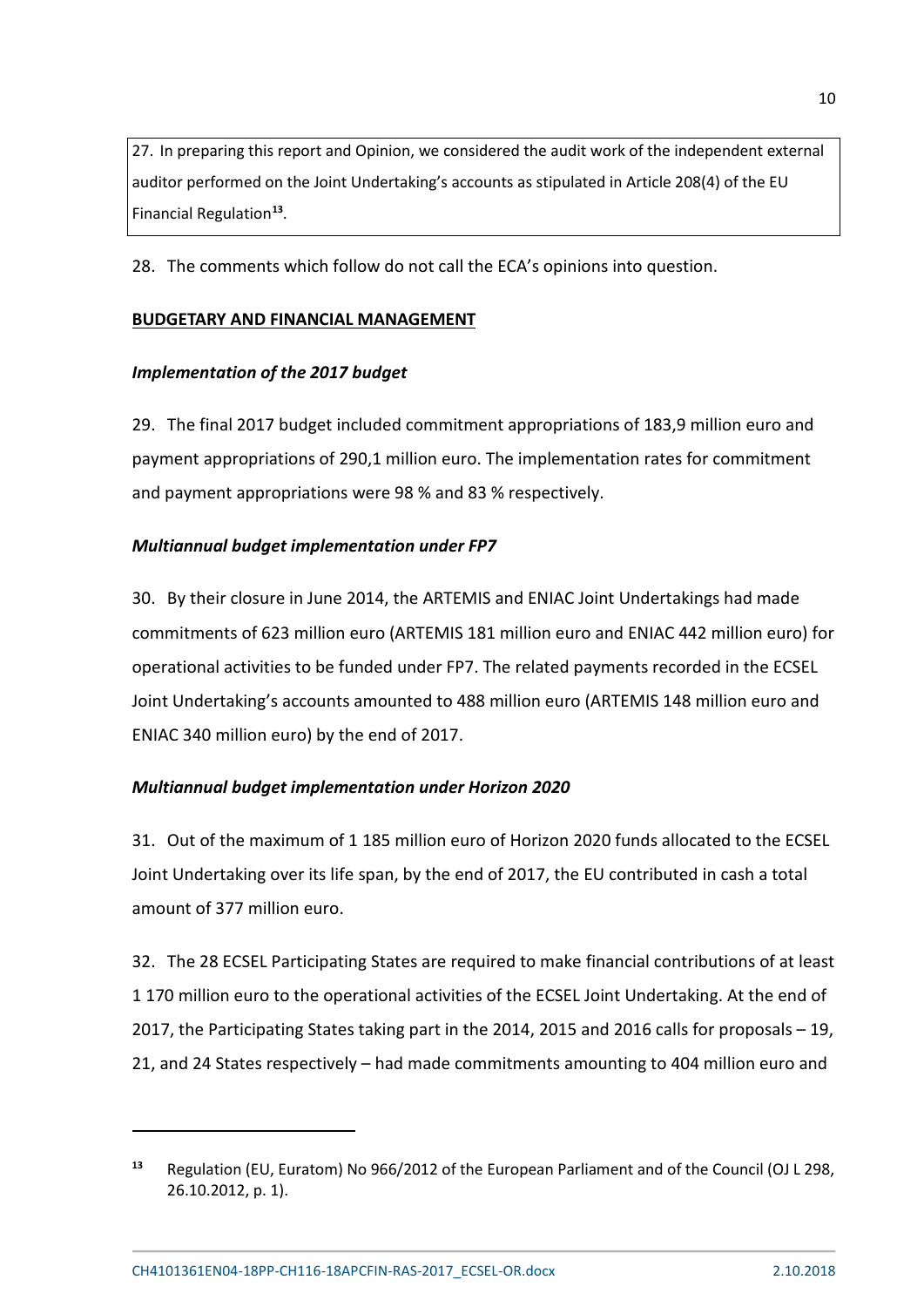payments of 150,5 million euro (13 % of the total required contributions). Notwithstanding the early stage of implementation of the Horizon 2020 projects, the apparently low level of Participating States' contributions is related to the fact that some Participating States only recognise and report costs at the end of the projects they support.

33. Out of the 1 657,5 million euro of contributions to be made by industry members to the activities of the Joint Undertaking, at the end of 2017, the Joint Undertaking estimated that the industry members had made in-kind contributions of 421 million euro.

34. Consequently, by the end of 2017, the total contributions from the industry members amounted 421 million euro, compared to the EU cash contribution of 377 million euro.

35. Out of the maximum operational and administrative budget for the ECSEL Joint Undertaking of 1 204,7 million euro**[14](#page-10-0)**, by the end of 2017, the Joint Undertaking made commitments of 455 million euro and payments of 314 million euro, mostly pre-financing payments for the first wave of Horizon 2020 projects.

# **INTERNAL CONTROLS**

**.** 

# *Administrative procedures*

36. In 2017, we noticed significant shortcomings in the management of the procurement procedures for administrative services (e.g. selection of inappropriate procurement procedure, incomplete definition of services to be provided, late signature of amendments).

37. In addition, in 2017 the Joint Undertaking had not properly documented in its register of exceptions management overrides of controls nor deviations from established processes and procedures. This situation affects the management's ability to ensure the effectiveness of the internal control processes and to mitigate quickly procedural shortcomings.

<span id="page-10-0"></span>**<sup>14</sup>** This amount includes the maximum EU cash contribution to the Joint Undertaking's operational and administrative costs (1 185 million euro) and the industry members' cash contribution to the Joint Undertakings' administrative costs (19,7 million euro).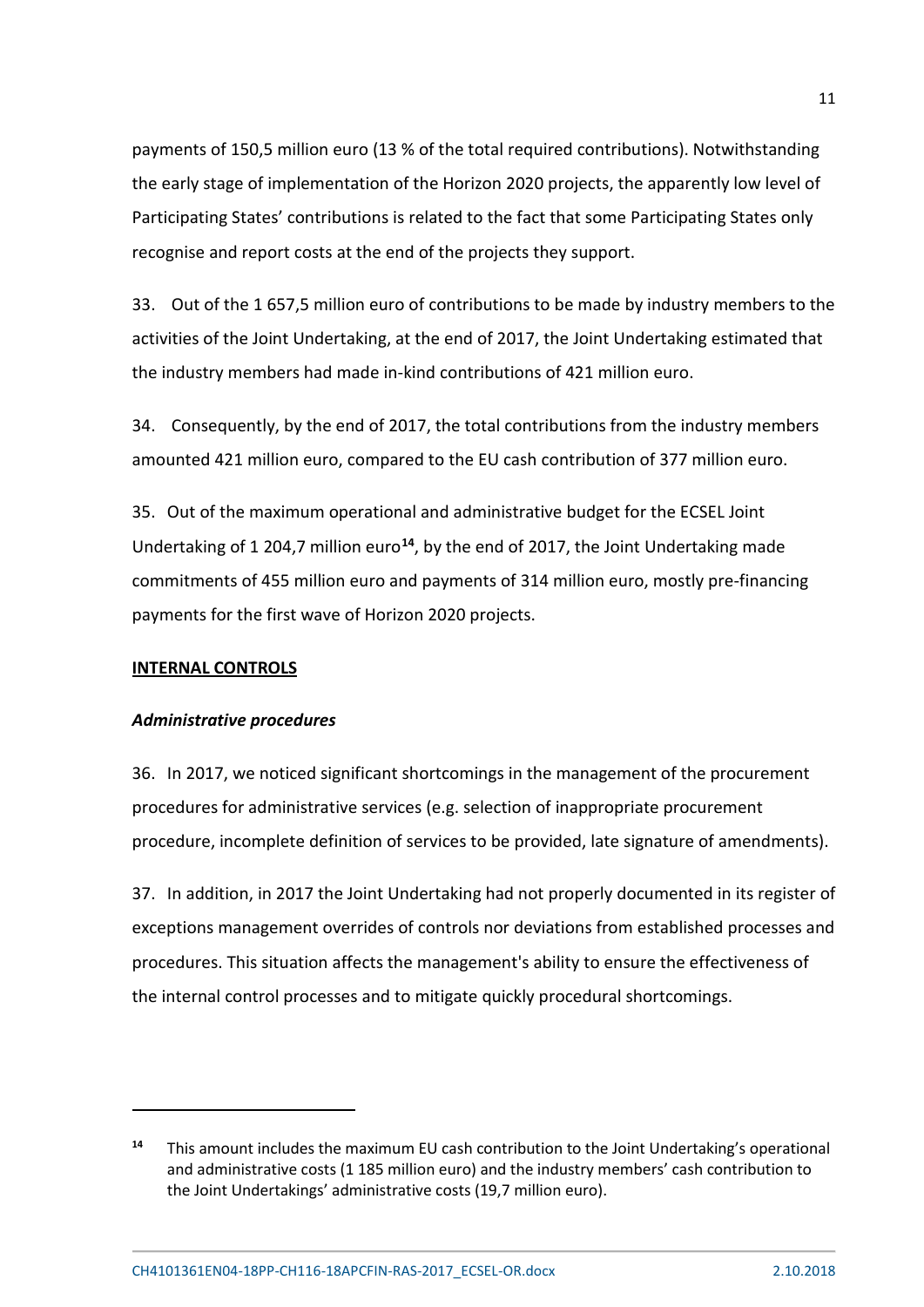# **OTHER ISSUES**

#### *Leverage of contributions from industry members*

38. One of the main objectives of the Joint Undertaking is to leverage contributions from industry members in the area of its activities. The minimum leverage factor to be achieved according to the Joint Undertaking's founding regulation is 1,42**[15](#page-11-0)** . If all public funding – stemming from both the Horizon 2020 and the Participating States - is taken together, the minimum leverage factor is 0,7**[16](#page-11-1)** .

## **INFORMATION ON THE COMMISSION'S EVALUATIONS**

39. The Commission's Final Evaluation on ARTEMIS and ENIAC Joint Undertakings operating under FP7 covered the period between 2008 and 2013**[17](#page-11-2)** , while the Interim Evaluation on ECSEL Joint Undertaking operating under H2020 covered the period from 2014 to 2016**[18](#page-11-3)** . The evaluations were carried out with the assistance of independent experts as foreseen in the Joint Undertakings' Council Regulations**[19](#page-11-4)** , and covered the performance of the Joint Undertakings in terms of relevance, efficiency, effectiveness, coherence, and EU added value, with additional consideration of openness and transparency and research quality. The

<span id="page-11-0"></span>**<sup>15</sup>** The minimum in-kind contributions of the industry members to the operational activities of the Joint Undertaking (1 657,5 million euro) divided by the maximum EU cash contribution to the Joint Undertaking (1 185 million euro).

<span id="page-11-1"></span>**<sup>16</sup>** The minimum in-kind contributions of the industry members to the operational activities of the Joint Undertaking (1 657,5 million euro) divided by the total of EU and Participating States contributions to the Joint Undertaking (2 355 million euro).

<span id="page-11-2"></span>**<sup>17</sup>** Final evaluation of the ARTEMIS and ENIAC Joint Undertakings operating under FP7. <https://ec.europa.eu/research/evaluations/pdf/artemis-eniac.pdf>

<span id="page-11-3"></span>**<sup>18</sup>** Interim evaluation of the ECSEL Joint Undertaking (2014-2016) operating under Horizon 2020. <https://ec.europa.eu/research/evaluations/pdf/ecsel.pdf>

<span id="page-11-4"></span>**<sup>19</sup>** Commission statutory evaluations in application of Articles 11 of Council Regulation (EU) No 74/2008 on ARTEMIS Joint Undertaking, Council Regulation (EU) No 72/2008 on ENIAC Joint Undertaking, and Council Regulation (EU) No 561/2014 establishing the ECSEL Joint Undertaking.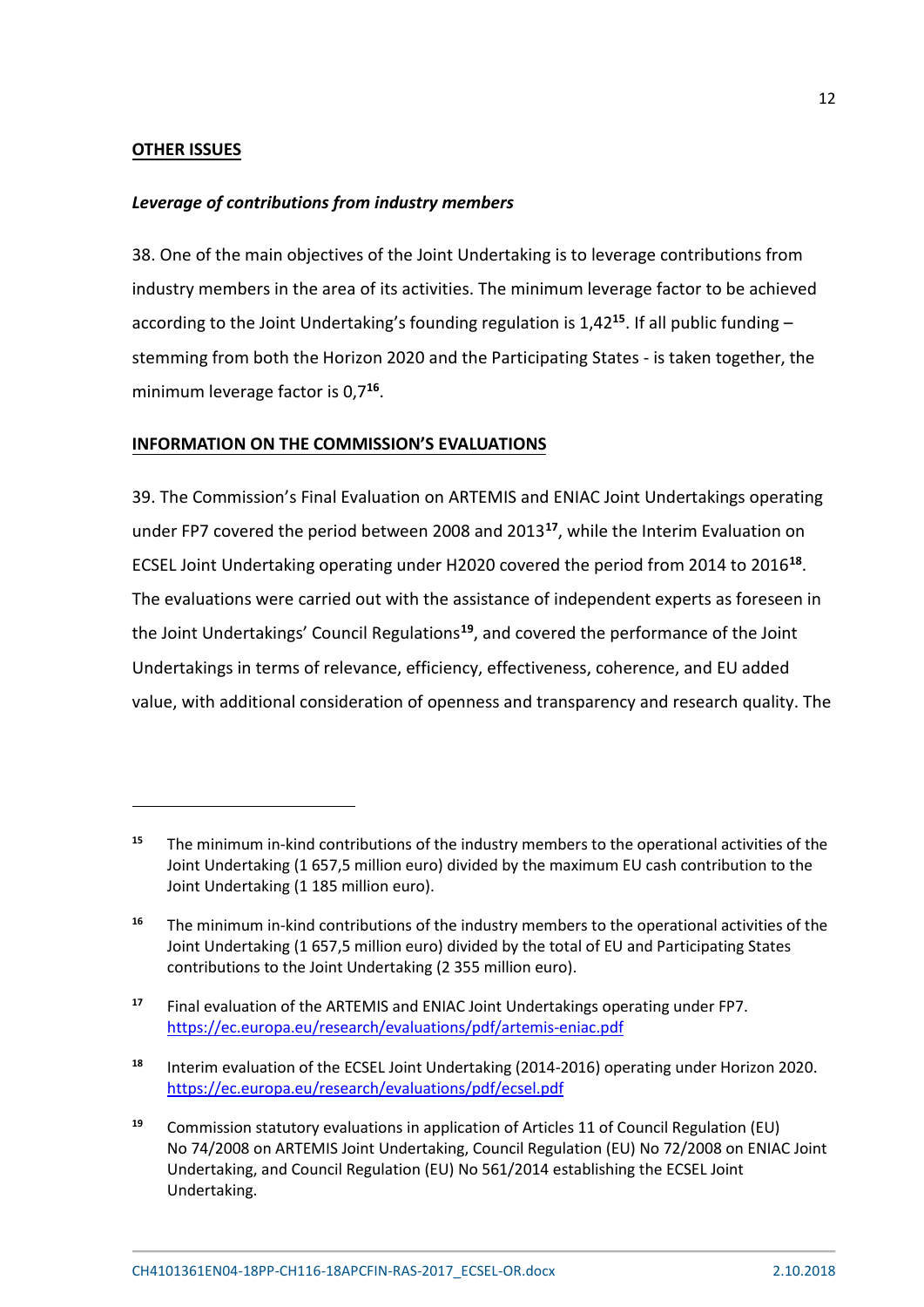results of the evaluations were taken into account in the report that the Commission sent to the European Parliament and Council in October 2017**[20](#page-12-0)**.

40. In response to the recommendations raised by the evaluators**[21](#page-12-1)**, the Joint Undertaking prepared an Action Plan that was adopted by the ECSEL Joint Undertaking's Governing Board in April 2018. The action plan includes a wide set of actions to be implemented by the Joint Undertaking**[22](#page-12-2)**, for which a certain number of activities have already been initiated**[23](#page-12-3)**, the majority should be implemented in 2018 and 2019, while some of them were considered beyond the scope of the ECSEL Joint Undertaking**[24](#page-12-4)**.

**.** 

<span id="page-12-0"></span>**<sup>20</sup>** Commission Staff Working Document. Interim Evaluation of the Joint Undertakings operating under Horizon 2020 {SWD(2017) 339 final}.

<span id="page-12-1"></span>**<sup>21</sup>** Recommendations raised by the evaluators include: the need to clearly define a long-term research development and innovation strategy in Electronic Components and Systems; to achieve a greater integration of the three ECSEL industry associations; to promote selection of projects emphasizing a vertical integration of the research activities; to increase SMEs participation and explore synergies with other Joint Undertakings; to reduce administration and concentrate on strategy; to streamline the review and reporting processes; to encourage Member States to commit to multi-annual funding of ECSEL activities; to develop appropriate metrics to measure project execution and impact and to facilitate traceability and re-use of project results.

<span id="page-12-2"></span><sup>&</sup>lt;sup>22</sup> Specific actions raised in the action plan in response to the evaluator's recommendations include: to promote the use of pilot lines by new actors, in particular SMEs; to promote vertically integrated proposals with an emphasis on the value added in terms of innovation, impact and implementation; to encourage and support more ECSEL participating states to provide more multiannual funding commitments; to collaborate with other Joint Undertakings; to analyse efficient approaches to evaluate project impacts and to identify relevant key performance indicators.

<span id="page-12-3"></span>**<sup>23</sup>** Activities already initiated include: the preparation of the new Electronic and Components System Strategic Research Agenda (SRA) and the Multiannual Strategic Research and Innovation Agenda (MASRIA) and the organisation of the next European Forum for Electronic Components and Systems with the active participation of the three ECSEL associations planned for November 2018.

<span id="page-12-4"></span>**<sup>24</sup>** In particular, the ECSEL Joint Undertaking considered that the evaluator's recommendation to harmonise the Member States' participation rules and national reimbursement rates is beyond its remit.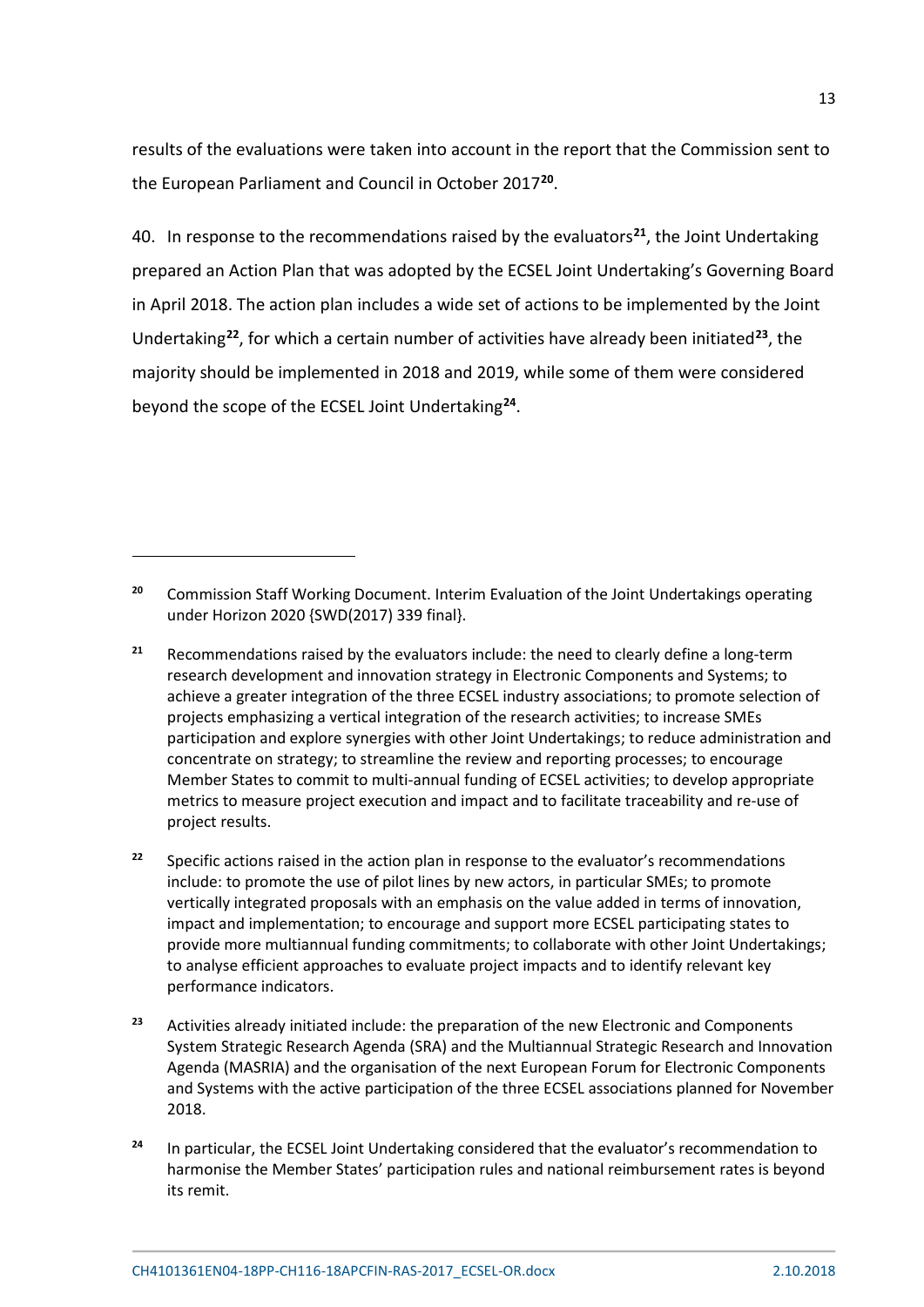This Report was adopted by Chamber IV, headed by Mr Neven MATES, Member of the Court of Auditors, in Luxembourg at its meeting of 2 October 2018.

*For the Court of Auditors*<br> $\left\| \begin{array}{c} \end{array} \right\|_2$ 

Klaus-Heiner LEHNE *President*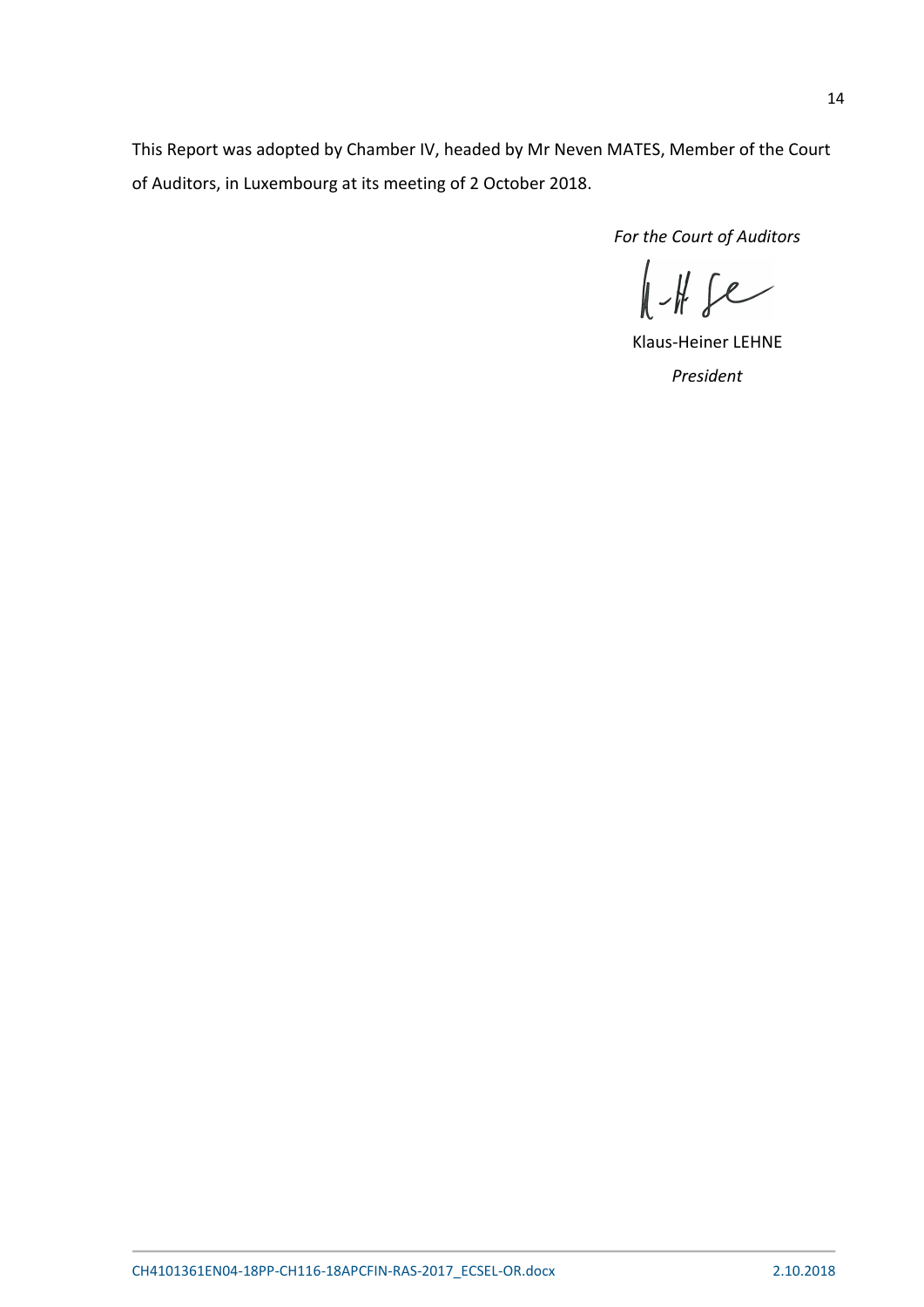## *Annex*

1

| Year | The ECA's comment                                                                                                                                                                                                                                                                                                                                                                                                          | <b>Status of corrective action</b><br>(Completed / Ongoing /<br>Outstanding) |
|------|----------------------------------------------------------------------------------------------------------------------------------------------------------------------------------------------------------------------------------------------------------------------------------------------------------------------------------------------------------------------------------------------------------------------------|------------------------------------------------------------------------------|
|      | <b>Anti-Fraud Strategy</b>                                                                                                                                                                                                                                                                                                                                                                                                 |                                                                              |
|      | The Joint Undertaking Financial Rules state that the Joint Undertaking's budget should be<br>implemented in compliance with effective and efficient internal control standards,<br>including prevention, detection, correction and follow-up of fraud and irregularities <sup>1</sup> .                                                                                                                                    |                                                                              |
| 2015 | Following the Commission's adoption of an Anti-Fraud Strategy in June 2011, the first<br>common Research Anti-Fraud Strategy was adopted in July 2012, and updated in<br>March 2015 to take account of changes introduced by Horizon 2020 <sup>2</sup> . The Research Anti-<br>Fraud Strategy includes an action plan to be implemented by the research Joint<br>Undertakings.                                             | Ongoing                                                                      |
|      | Internal control procedures are already in place at the ECSEL Joint Undertaking to provide<br>reasonable assurance on the prevention and detection of fraud and irregularities, (ex-ante<br>checks on payments, conflict of interest policy, ex-post audits at beneficiaries of grants).<br>The anti-fraud implementation plan of the ECSEL JU has been adopted on<br>11 November 2016 and is currently being implemented. |                                                                              |
|      | <b>Conflicts of interest</b>                                                                                                                                                                                                                                                                                                                                                                                               |                                                                              |
| 2016 | The ECSEL Joint Undertaking has adopted rules on the prevention and management of<br>conflicts of interest to mitigate the risks related to its governance structure. However, the                                                                                                                                                                                                                                         | Ongoing                                                                      |

# **Follow-up of previous years' comments**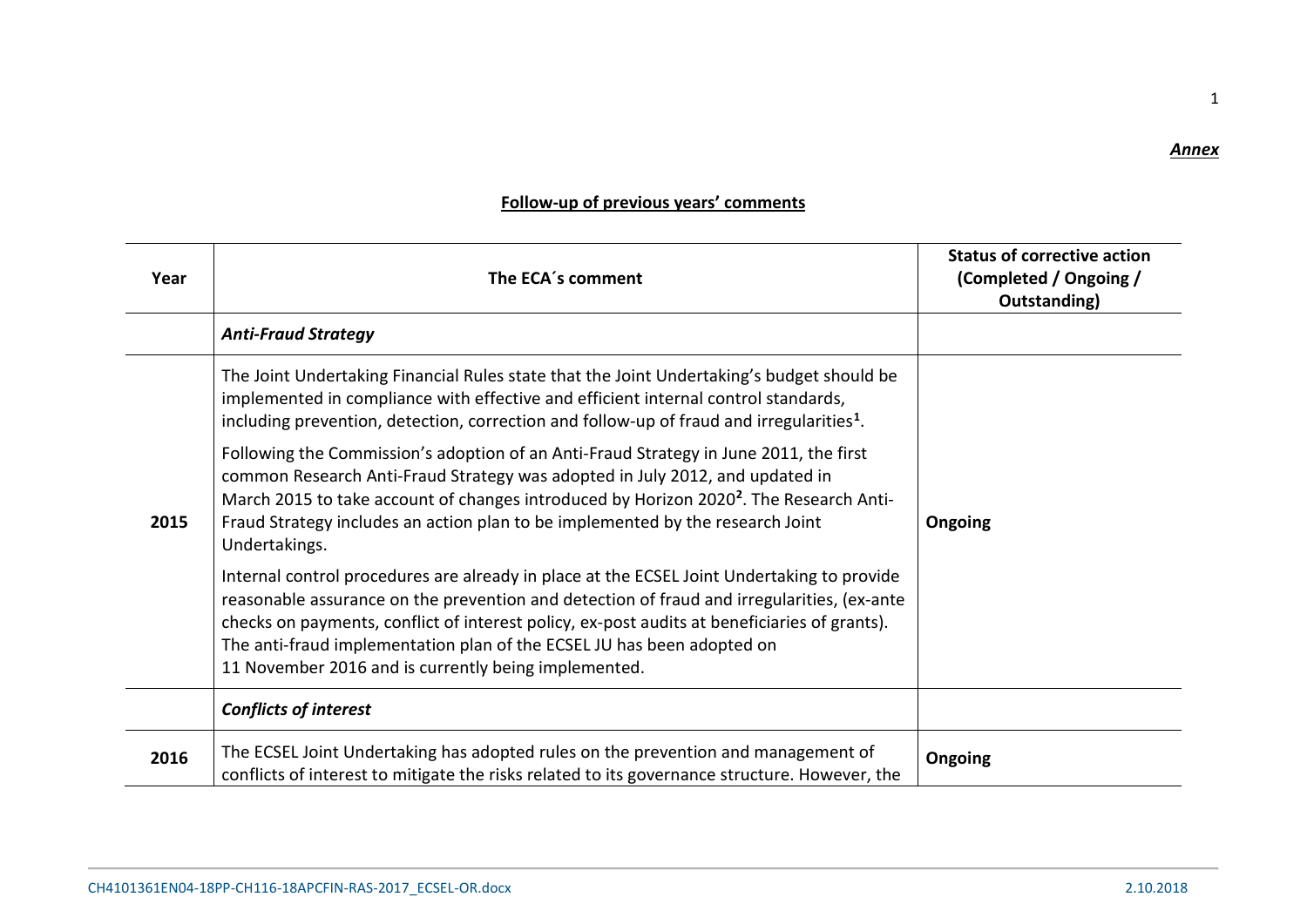<span id="page-15-1"></span><span id="page-15-0"></span>

| Joint Undertaking did not consistently complied with the requirements set out in the |  |
|--------------------------------------------------------------------------------------|--|
| Governing Board decision GB.2015.41.                                                 |  |

l

**<sup>1</sup>** Article 12 of the ECSEL Joint Undertaking Financial Rules.

<sup>&</sup>lt;sup>2</sup> For example, the setting-up of a Common Support Centre, with a centralised audit service and harmonised business processes for EU research bodies.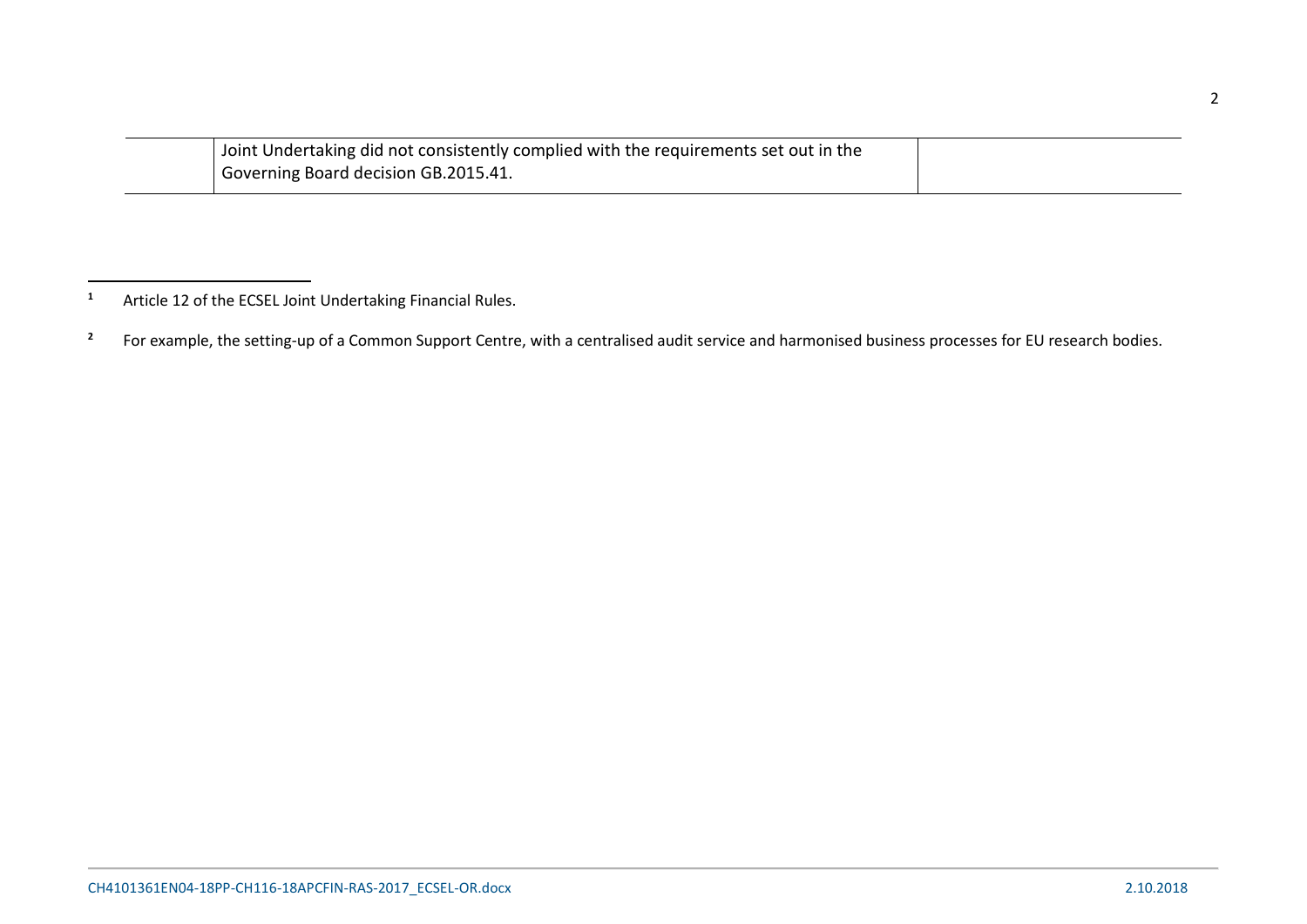### **THE ECSEL JU'S REPLY**

16. The ECSEL JU would like to underline that this issue is related to the legal framework of the Seventh Framework Programme (FP7) and thus not caused by the Joint Undertaking´s performance.

Like for the exercise 2016, the Joint Undertaking conducted in January an extensive assesmsent of the national assurance systems for the year 2017, taking into account 2085 End of Project Certificates and 990 Audit Certificates received from the National Funding Authorities(NFAs) for projects funded under FP7. Furthermore, the ECSEL JU has invited from January 2018 the National Authorities to provide it with an annual declaration of assurance. The ECSEL JU has received 20 declarations (out of 25) from the NFAs, which represent 98,54% of funding, and concluded that the audit report and declaration provide a reasonable protection of the financial interests of its members.

34. In particular, for the calls 2014 to 2016, we would like to highlight that according with the awarding decisions and the H2020 rules, private beneficiaries committed 1 096 million euro of which 841 are commitments from members of the industry associations (IKOP) and 256 million euro are committments from non-members of the industry associations.

36. In order to ensure effective management of the procurement procedures for all administrative services, a Budget, Procurement and Contracts Assisstant has been nominated. The role of the Budget, Procurement and Contracts Assisstant will ensure a coordinated approach and will centralise the procurement procedures and contracts management; including monitoring and follow up of contractual obligactions and performance management. Furthermore, specific awareness sessions with relevant units were organised.